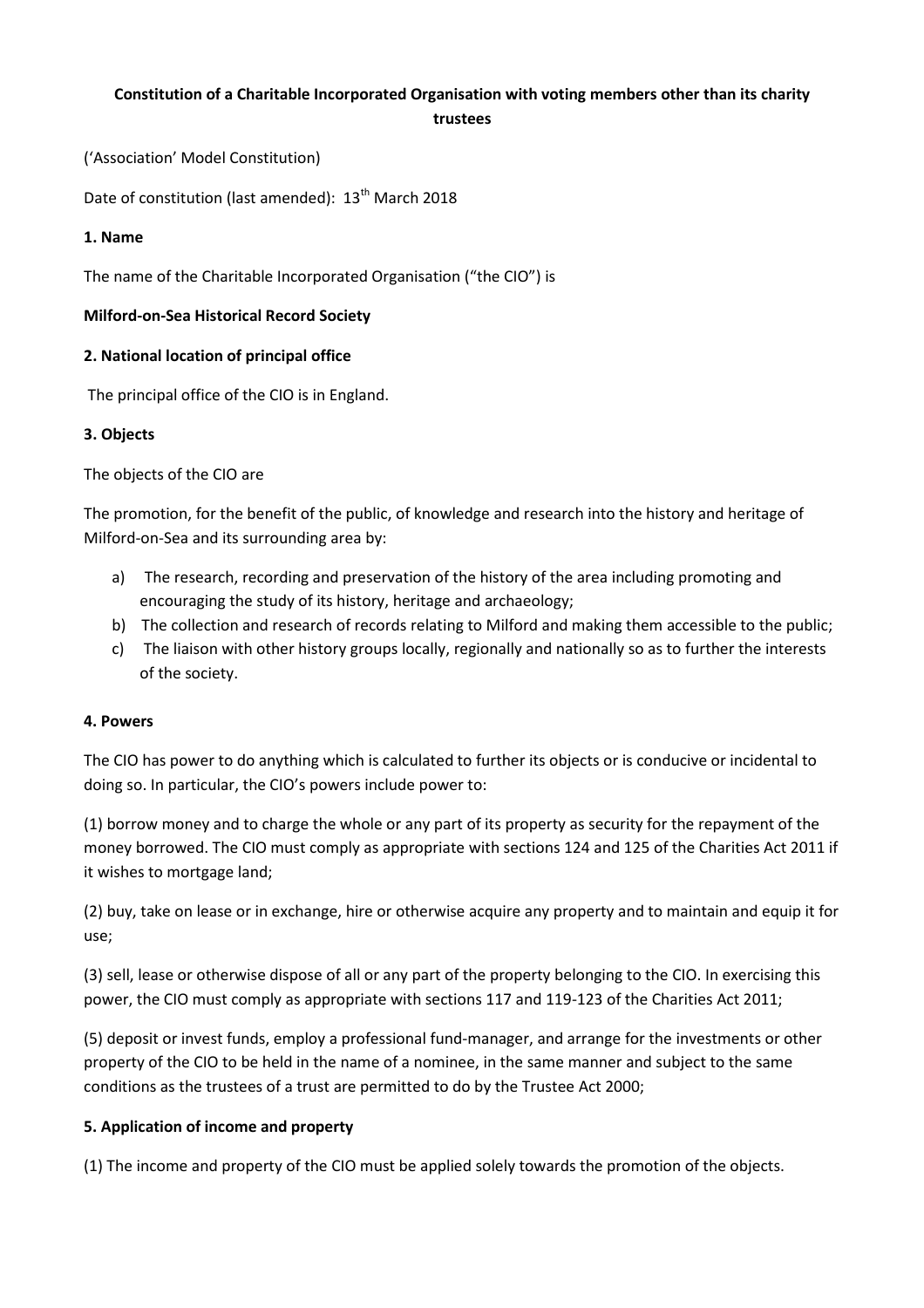(a) A charity trustee is entitled to be reimbursed from the property of the CIO or may pay out of such property reasonable expenses properly incurred by him or her when acting on behalf of the CIO.

(b) A charity trustee may benefit from trustee indemnity insurance cover purchased at the CIO's expense in accordance with, and subject to the conditions in, section 189 of the Charities Act 2011.

(2) None of the income or property of the CIO may be paid or transferred directly or indirectly by way of dividend, bonus or otherwise by way of profit to any member of the CIO. This does not prevent a member who is not also a charity trustee receiving:

(a) a benefit from the CIO as a beneficiary of the CIO;

(b) reasonable and proper remuneration for any goods or services supplied to the CIO.

(3) Nothing in this clause shall prevent a charity trustee or connected person receiving any benefit or payment which is authorised by Clause 6.

# **6. Benefits and payments to charity trustees and connected persons**

# **(1) General provisions**

No charity trustee or connected person may:

(a) buy or receive any goods or services from the CIO on terms preferential to those applicable to members of the public;

(b) sell goods, services, or any interest in land to the CIO;

(c) be employed by, or receive any remuneration from, the CIO;

(d) receive any other financial benefit from the CIO;

unless the payment or benefit is permitted by sub-clause (2) of this clause, or authorised by the court or the prior written consent of the Charity Commission ("the Commission") has been obtained. In this clause, a "financial benefit" means a benefit, direct or indirect, which is either money or has a monetary value.

# **(2) Scope and powers permitting trustees' or connected persons' benefits**

(a) A charity trustee or connected person may receive a benefit from the CIO as a beneficiary of the CIO provided that it is available generally to the beneficiaries of the CIO.

(b) A charity trustee or connected person may enter into a contract for the supply of services, or of goods that are supplied in connection with the provision of services, to the CIO where that is permitted in accordance with, and subject to the conditions in, section 185 to 188 of the Charities Act 2011.

(c) Subject to sub-clause (3) of this clause a charity trustee or connected person may provide the CIO with goods that are not supplied in connection with services provided to the CIO by the charity trustee or connected person.

(d) A charity trustee or connected person may receive interest on money lent to the CIO at a reasonable and proper rate which must be not more than the Bank of England bank rate (also known as the base rate).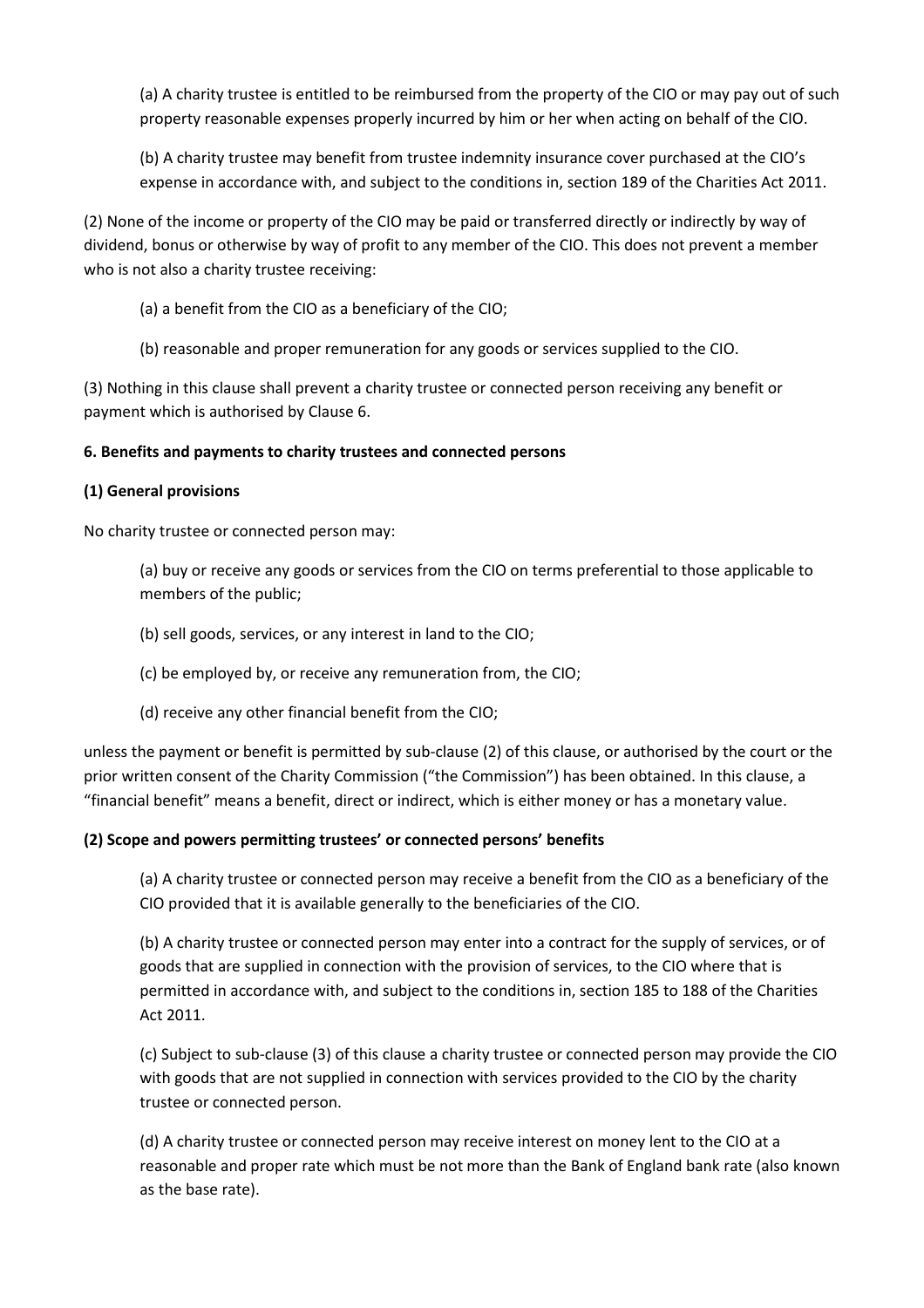(e) A charity trustee or connected person may receive rent for premises let by the trustee or connected person to the CIO. The amount of the rent and the other terms of the lease must be reasonable and proper. The charity trustee concerned must withdraw from any meeting at which such a proposal or the rent or other terms of the lease are under discussion.

(f) A charity trustee or connected person may take part in the normal trading and fundraising activities of the CIO on the same terms as members of the public.

# **(3) Payment for supply of goods only – controls**

The CIO and its charity trustees may only rely upon the authority provided by sub-clause (2)(c) of this clause if each of the following conditions is satisfied:

(a) The amount or maximum amount of the payment for the goods is set out in a written agreement between the CIO and the charity trustee or connected person supplying the goods ("the supplier").

(b) The amount or maximum amount of the payment for the goods does not exceed what is reasonable in the circumstances for the supply of the goods in question.

(c) The other charity trustees are satisfied that it is in the best interests of the CIO to contract with the supplier rather than with someone who is not a charity trustee or connected person. In reaching that decision the charity trustees must balance the advantage of contracting with a charity trustee or connected person against the disadvantages of doing so.

(d) The supplier is absent from the part of any meeting at which there is discussion of the proposal to enter into a contract or arrangement with him or her or it with regard to the supply of goods to the CIO.

(e) The supplier does not vote on any such matter and is not to be counted when calculating whether a quorum of charity trustees is present at the meeting.

(f) The reason for their decision is recorded by the charity trustees in the minute book.

(g) A majority of the charity trustees then in office are not in receipt of remuneration or payments authorised by clause 6.

# **(4) In sub-clauses (2) and (3) of this clause:**

- (a) "the CIO" includes any company in which the CIO:
	- (i) holds more than 50% of the shares; or
	- (ii) controls more than 50% of the voting rights attached to the shares; or
	- (iii) has the right to appoint one or more directors to the board of the company;
- (b) "connected person" includes any person within the definition set out in clause 30 (Interpretation)

# **7. Conflicts of interest and conflicts of loyalty**

A charity trustee must:

(1) declare the nature and extent of any interest, direct or indirect, which he or she has in a proposed transaction or arrangement with the CIO or in any transaction or arrangement entered into by the CIO which has not previously been declared; and

(2) absent himself or herself from any discussions of the charity trustees in which it is possible that a conflict of interest will arise between his or her duty to act solely in the interests of the CIO and any personal interest (including but not limited to any financial interest).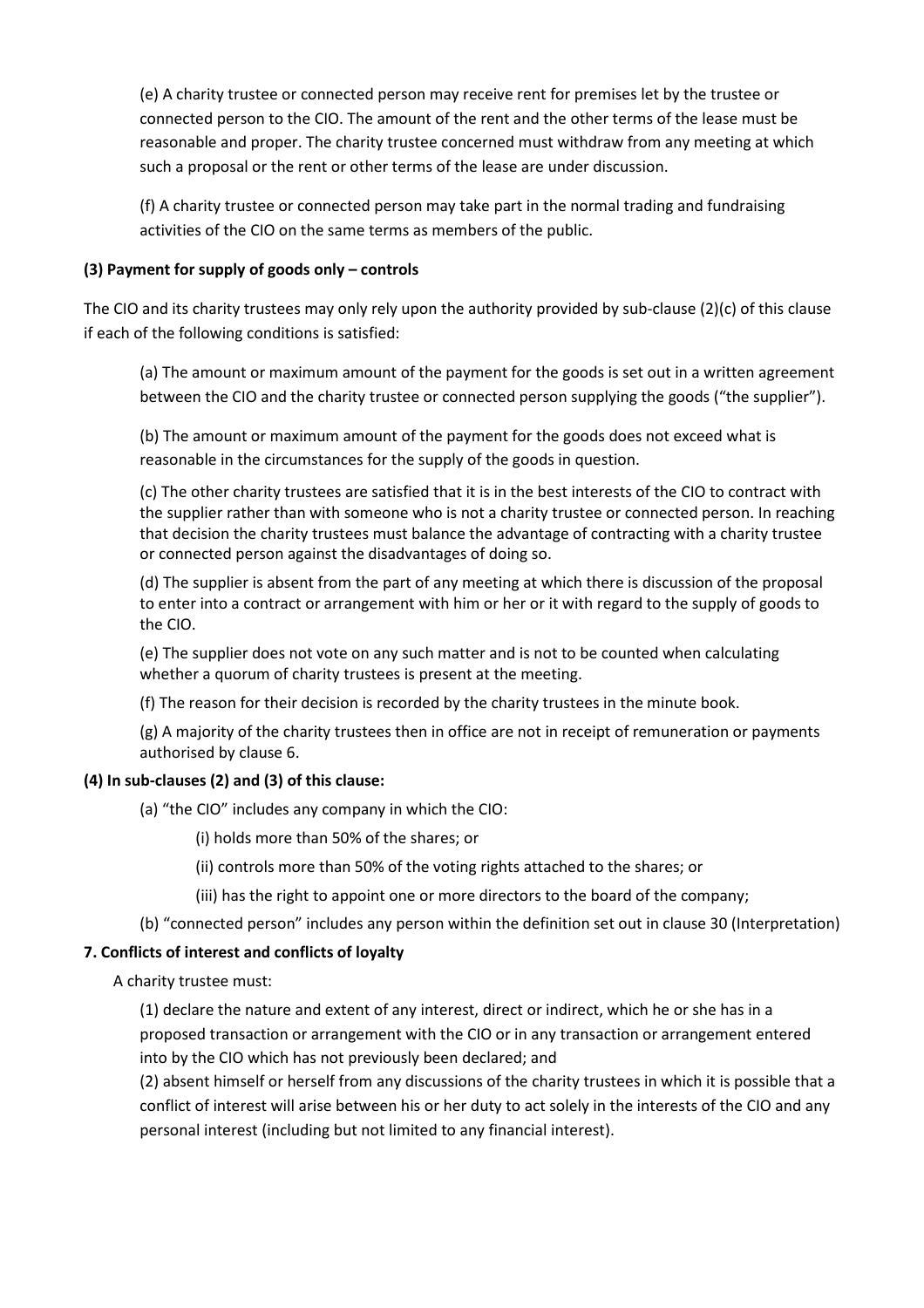Any charity trustee absenting himself or herself from any discussions in accordance with this clause must not vote or be counted as part of the quorum in any decision of the charity trustees on the matter.

#### **8. Liability of members to contribute to the assets of the CIO if it is wound up**

If the CIO is wound up, the members of the CIO have no liability to contribute to its assets and no personal responsibility for settling its debts and liabilities.

#### **9. Membership of the CIO**

### **(1) Admission of new members**

# **(a) Eligibility**

Membership of the CIO is open to anyone who is interested in furthering its purposes, and who, by applying for membership, has indicated his, her or its agreement to become a member and acceptance of the duty of members set out in sub-clause (3) of this clause.

A member may be an individual, a corporate body, or an individual or corporate body representing an organisation which is not incorporated.

### **(b) Admission procedure**

The charity trustees:

(i) may require applications for membership to be made in any reasonable way that they decide;

(ii) shall, if they approve an application for membership, notify the applicant of their decision within 21days;

(iii) may refuse an application for membership if they believe that it is in the best interests of the CIO for them to do so;

(iv) shall, if they decide to refuse an application for membership, give the applicant their reasons for doing so, within 21 days of the decision being taken, and give the applicant the opportunity to appeal against the refusal; and

(v) shall give fair consideration to any such appeal, and shall inform the applicant of their decision, but any decision to confirm refusal of the application for membership shall be final.

# **(2) Transfer of membership**

Membership of the CIO cannot be transferred to anyone else except in the case of an individual or corporate body representing an organisation which is not incorporated, whose membership may be transferred by the unincorporated organisation to a new representative. Such transfer of membership does not take effect until the CIO has received written notification of the transfer.

# **(3) Duty of members**

It is the duty of each member of the CIO to exercise his or her powers as a member of the CIO in the way he or she decides in good faith would be most likely to further the purposes of the CIO.

# **(4) Termination of membership**

(a) Membership of the CIO comes to an end if:

(i) the member dies, or, in the case of an organisation (or the representative of an organisation) that organisation ceases to exist; or

(ii) the member sends a notice of resignation to the charity trustees; or

(iii) any sum of money owed by the member to the CIO is not paid in full within six months of its falling due; or(iv) the charity trustees decide that it is in the best interests of the CIO that the member in question should be removed from membership, and pass a resolution to that effect. (b) Before the charity trustees take any decision to remove someone from membership of the CIO they must: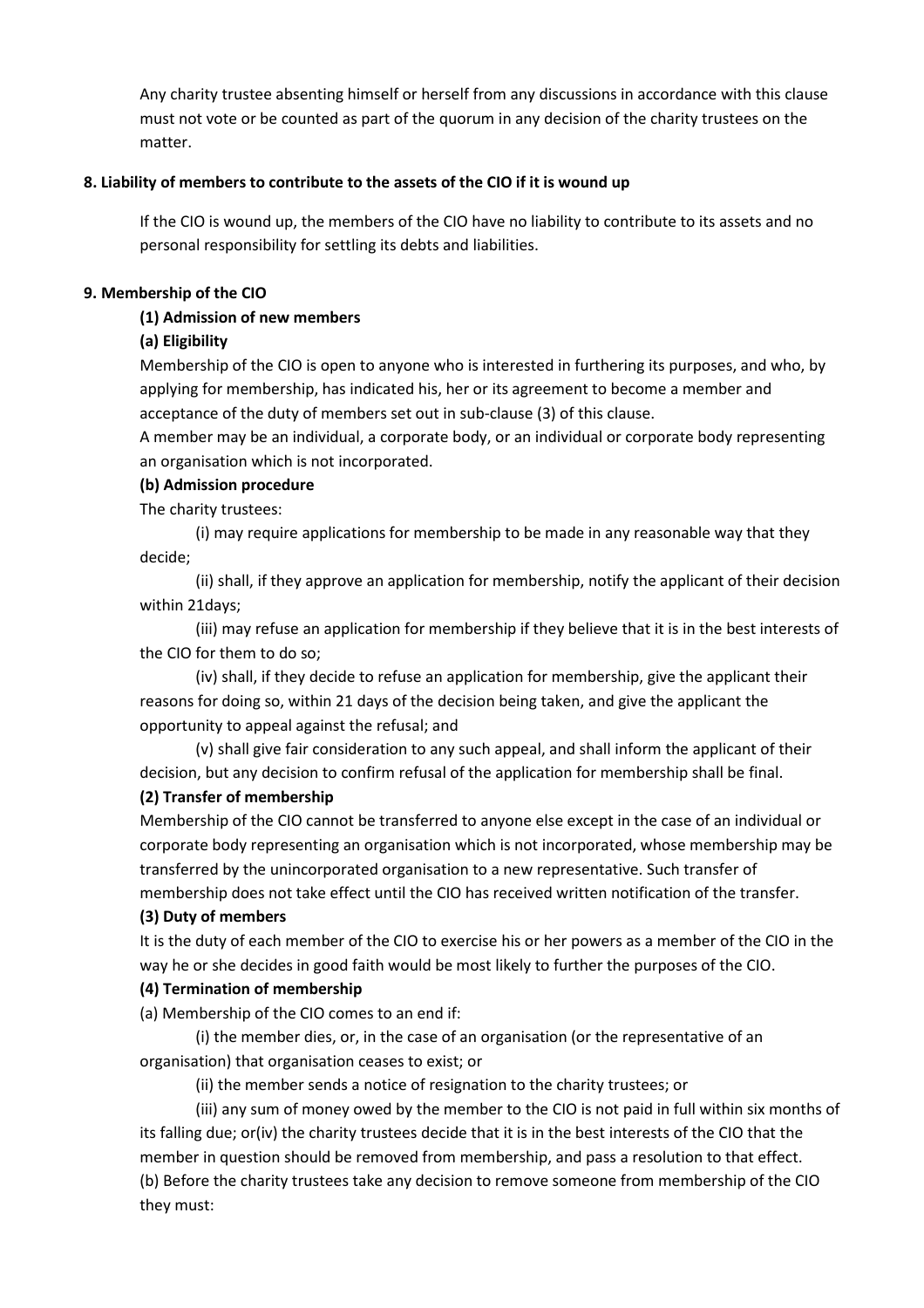(i) inform the member of the reasons why it is proposed to remove him, her or it from membership;

(ii) give the member at least 21 clear days notice in which to make representations to the charity trustees as to why he, she or it should not be removed from membership;

(iii) at a duly constituted meeting of the charity trustees, consider whether or not the member should be removed from membership;

(iv) consider at that meeting any representations which the member makes as to why the member should not be removed; and

(v) allow the member, or the member's representative, to make those representations in person at that meeting, if the member so chooses.

#### **(5) Membership fees**

The CIO may require members to pay reasonable membership fees to the CIO.

#### **10. Members' decisions**

#### **(1) General provisions**

Except for those decisions that must be taken in a particular way as indicated in sub-clause (4) of this clause, decisions of the members of the CIO may be taken either by vote at a general meeting as provided in sub-clause (2) of this clause or by written resolution as provided in sub-clause (3) of this clause.

#### **(2) Taking ordinary decisions by vote**

Subject to sub-clause (4) of this clause, any decision of the members of the CIO may be taken by means of a resolution at a general meeting. Such a resolution may be passed by a simple majority of votes cast at the meeting (including votes cast by postal or email ballot, and proxy votes).

#### **(3) Taking ordinary decisions by written resolution without a general meeting**

(a) Subject to sub-clause (4) of this clause, a resolution in writing agreed by a simple majority of all the members who would have been entitled to vote upon it had it been proposed at a general meeting shall be effective, provided that:

(i) a copy of the proposed resolution has been sent to all the members eligible to vote; and

(ii) a simple majority of members has signified its agreement to the resolution in a document or documents which are received at the principal office within the period of 28 days beginning with the circulation date. The document signifying a member's agreement must be authenticated by their signature (or in the case of an organisation which is a member, by execution according to its usual procedure), by a statement of their identity accompanying the document, or in such other manner as the CIO has specified.

(b) The resolution in writing may comprise several copies to which one or more members has signified their agreement.

(c) Eligibility to vote on the resolution is limited to members who are members of the CIO on the date when the proposal is first circulated in accordance with paragraph (a) above.

(d) Not less than 10% of the members of the CIO may request the charity trustees to make a proposal for decision by the members.

(e) The charity trustees must within 21 days of receiving such a request comply with it if:

(i) The proposal is not frivolous or vexatious, and does not involve the publication of defamatory material;

(ii) The proposal is stated with sufficient clarity to enable effect to be given to it if it is agreed by the members; and

(iii) Effect can lawfully be given to the proposal if it is so agreed.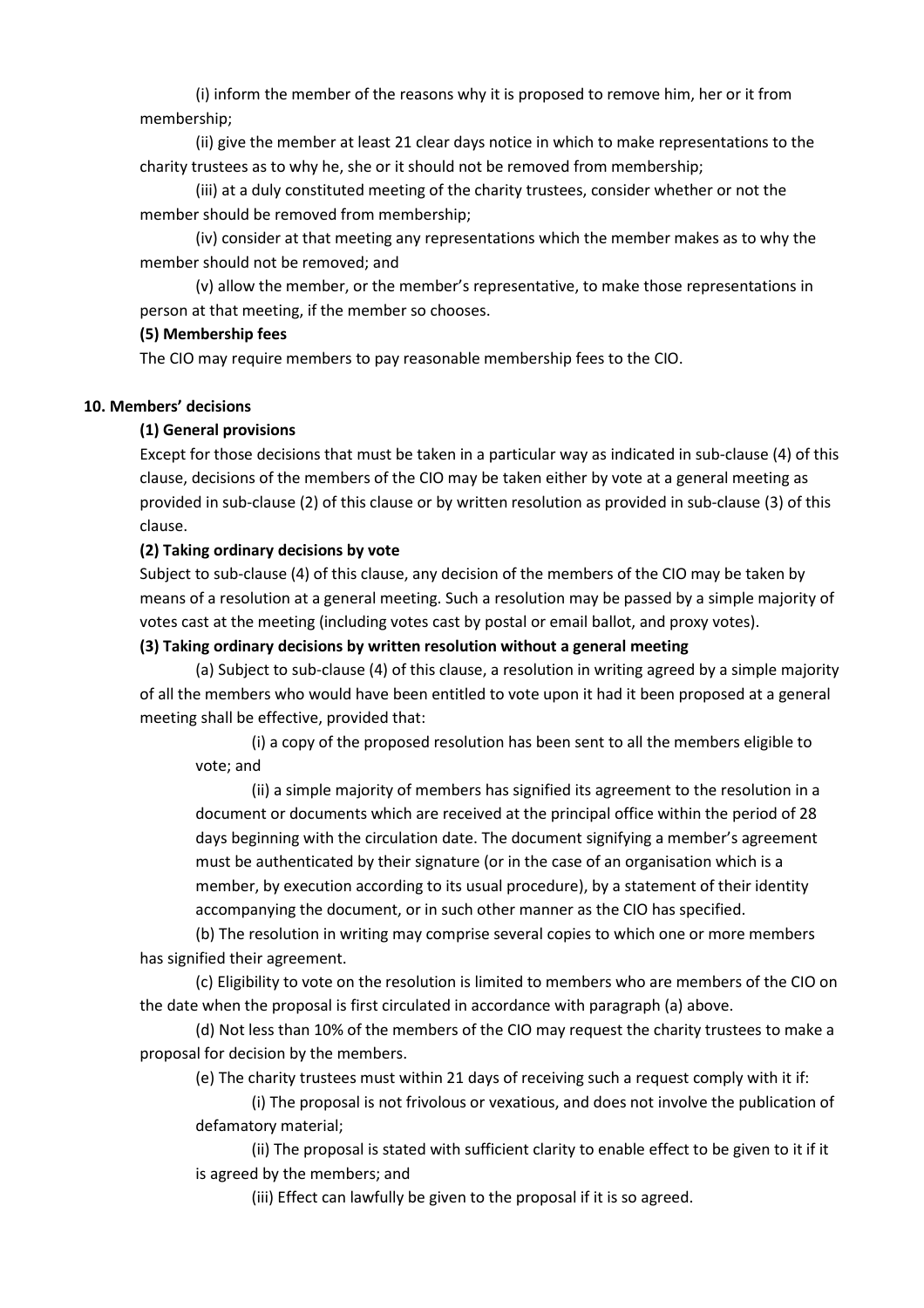# (f) Sub-clauses (a) to (c) of this clause apply to a proposal made at the request of members. **(4) Decisions that must be taken in a particular way**

(a) Any decision to remove a trustee must be taken in accordance with clause 15(2).

(b) Any decision to amend this constitution must be taken in accordance with clause 28 of this constitution (Amendment of Constitution).

(c) Any decision to wind up or dissolve the CIO must be taken in accordance with clause 29 of this constitution (Voluntary winding up or dissolution). Any decision to amalgamate or transfer the undertaking of the CIO to one or more other CIOs must be taken in accordance with the provisions of the Charities Act 2011.

### **11. General meetings of members**

# **(1) Types of general meeting**

There must be an annual general meeting (AGM) of the members of the CIO. The first AGM must be held within 18 months of the registration of the CIO, and subsequent AGMs must be held at intervals of not more than 15 months. The AGM must receive the annual statement of accounts (duly audited or examined where applicable) and the trustees' annual report, and must elect trustees as required under clause 13.

The CIO may, at the AGM, upon the recommendation of the Trustees, elect as Life Honorary Member or, in exceptional circumstances, Life Honorary President, any person whose services to the society have been such as to merit the distinction.

Other general meetings of the members of the CIO may be held at any time.

All general meetings must be held in accordance with the following provisions.

### **(2) Calling general meetings**

(a) The charity trustees:

(i) must call the annual general meeting of the members of the CIO in accordance with subclause (1) of this clause, and identify it as such in the notice of the meeting; and

(ii) may call any other general meeting of the members at any time.

#### (b) The charity trustees must, within 21 days, call a general meeting of the members of the CIO if:

(i) they receive a request to do so from at least 10% of the members of the CIO; and

(ii) the request states the general nature of the business to be dealt with at the meeting, and is authenticated by the member(s) making the request.

(c) If, at the time of any such request, there has not been any general meeting of the members of the CIO for more than 12 months, then sub-clause (b)(i) of this clause shall have effect as if 5% were substituted for 10%.

(d) Any such request may include particulars of a resolution that may properly be proposed, and is intended to be proposed, at the meeting.

(e) A resolution may only properly be proposed if it is lawful, and is not defamatory, frivolous or vexatious.

(f) Any general meeting called by the charity trustees at the request of the members of the CIO must be held within 28 days from the date on which it is called.

(g) If the charity trustees fail to comply with this obligation to call a general meeting at the request of its members, then the members who requested the meeting may themselves call a general meeting.

(h) A general meeting called in this way must be held not more than 3 months after the date when the members first requested the meeting.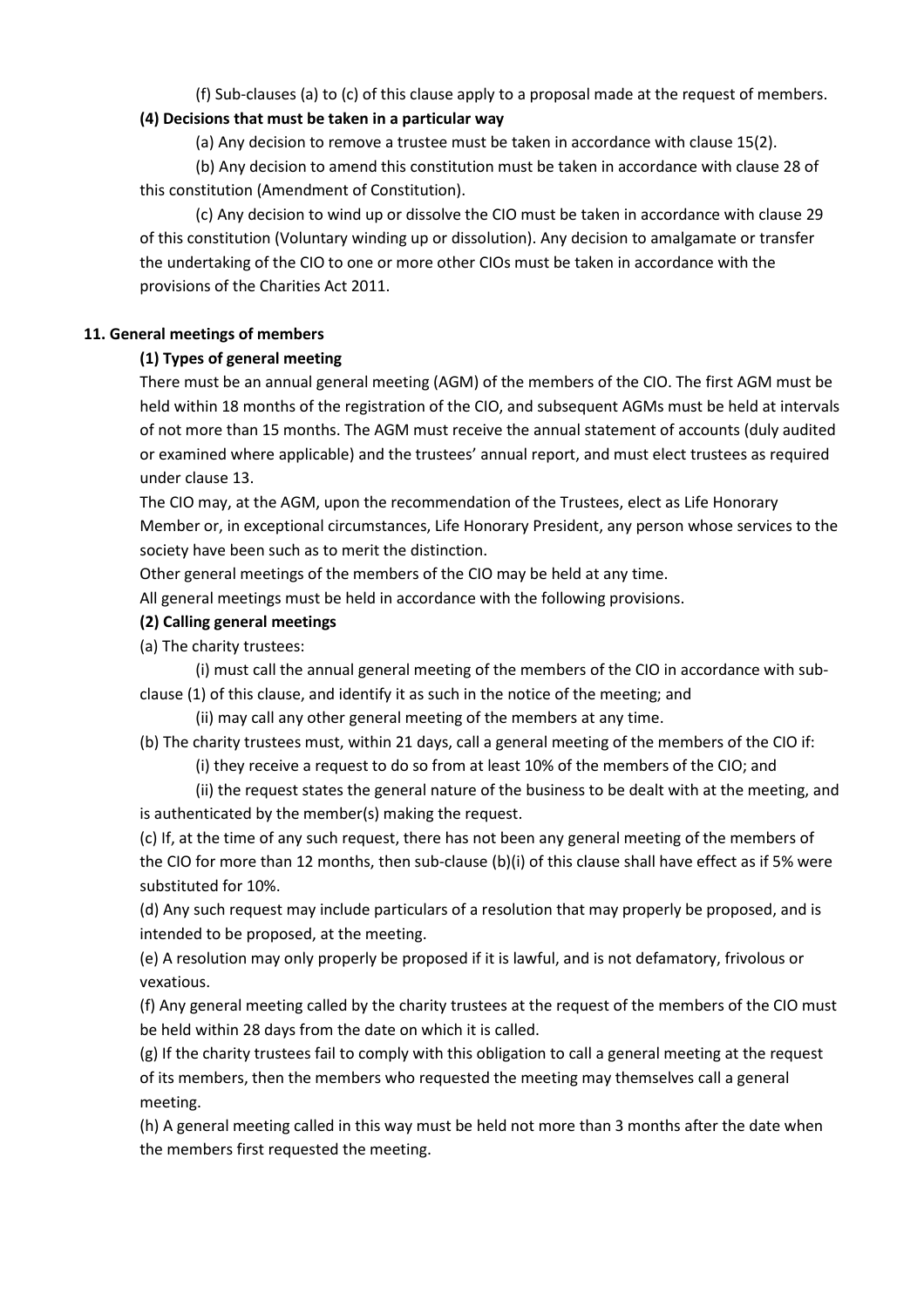(i) The CIO must reimburse any reasonable expenses incurred by the members calling a general meeting by reason of the failure of the charity trustees to duly call the meeting, but the CIO shall be entitled to be indemnified by the charity trustees who were responsible for such failure.

#### **(3) Notice of general meetings**

(a) The charity trustees, or, as the case may be, the relevant members of the CIO, must give at least 21 clear days notice of any general meeting to all of the members, and to any charity trustee of the CIO who is not a member.

(b) If it is agreed by not less than 90% of all members of the CIO, any resolution may be proposed and passed at the meeting even though the requirements of sub-clause (3) (a) of this clause have not been met. This sub-clause does not apply where a specified period of notice is strictly required by another clause in this constitution, by the Charities Act 2011 or by the General Regulations. (c) The notice of any general meeting must:

(i) state the time and date of the meeting:

(ii) give the address at which the meeting is to take place;

(iii) give particulars of any resolution which is to be moved at the meeting, and of the general nature of any other business to be dealt with at the meeting; and

(iv) if a proposal to alter the constitution of the CIO is to be considered at the meeting, include the text of the proposed alteration;

(v) include, with the notice for the AGM, the annual statement of accounts and trustees' annual report, details of persons standing for election or re-election as trustee, or where allowed under clause 22 (Use of electronic communication), details of where the information may be found on the CIO's website.

(d) Proof that an envelope containing a notice was properly addressed, prepaid and posted; or that an electronic form of notice was properly addressed and sent, shall be conclusive evidence that the notice was given. Notice shall be deemed to be given 48 hours after it was posted or sent.

(e) The proceedings of a meeting shall not be invalidated because a member who was entitled to receive notice of the meeting did not receive it because of accidental omission by the CIO.

#### **(4) Chairing of general meetings**

The person nominated as chair by the charity trustees under clause 19(2) (Chairing of meetings), shall, if present at the general meeting and willing to act, preside as chair of the meeting. Subject to that, the members of the CIO who are present at a general meeting shall elect a chair to preside at the meeting.

#### **(5) Quorum at general meetings**

(a) No business may be transacted at any general meeting of the members of the CIO unless a quorum is present when the meeting starts.

(b) Subject to the following provisions, the quorum for general meetings shall be the greater of 5% or three members. An organisation represented by a person present at the meeting in accordance with sub-clause (7) of this clause, is counted as being present in person.

(c) If the meeting has been called by or at the request of the members and a quorum is not present within 15 minutes of the starting time specified in the notice of the meeting, the meeting is closed. (d) If the meeting has been called in any other way and a quorum is not present within 15 minutes of the starting time specified in the notice of the meeting, the chair must adjourn the meeting. The date, time and place at which the meeting will resume must either be announced by the chair or be notified to the CIO's members at least seven clear days before the date on which it will resume. (e) If a quorum is not present within 15 minutes of the start time of the adjourned meeting, the member or members present at the meeting constitute a quorum.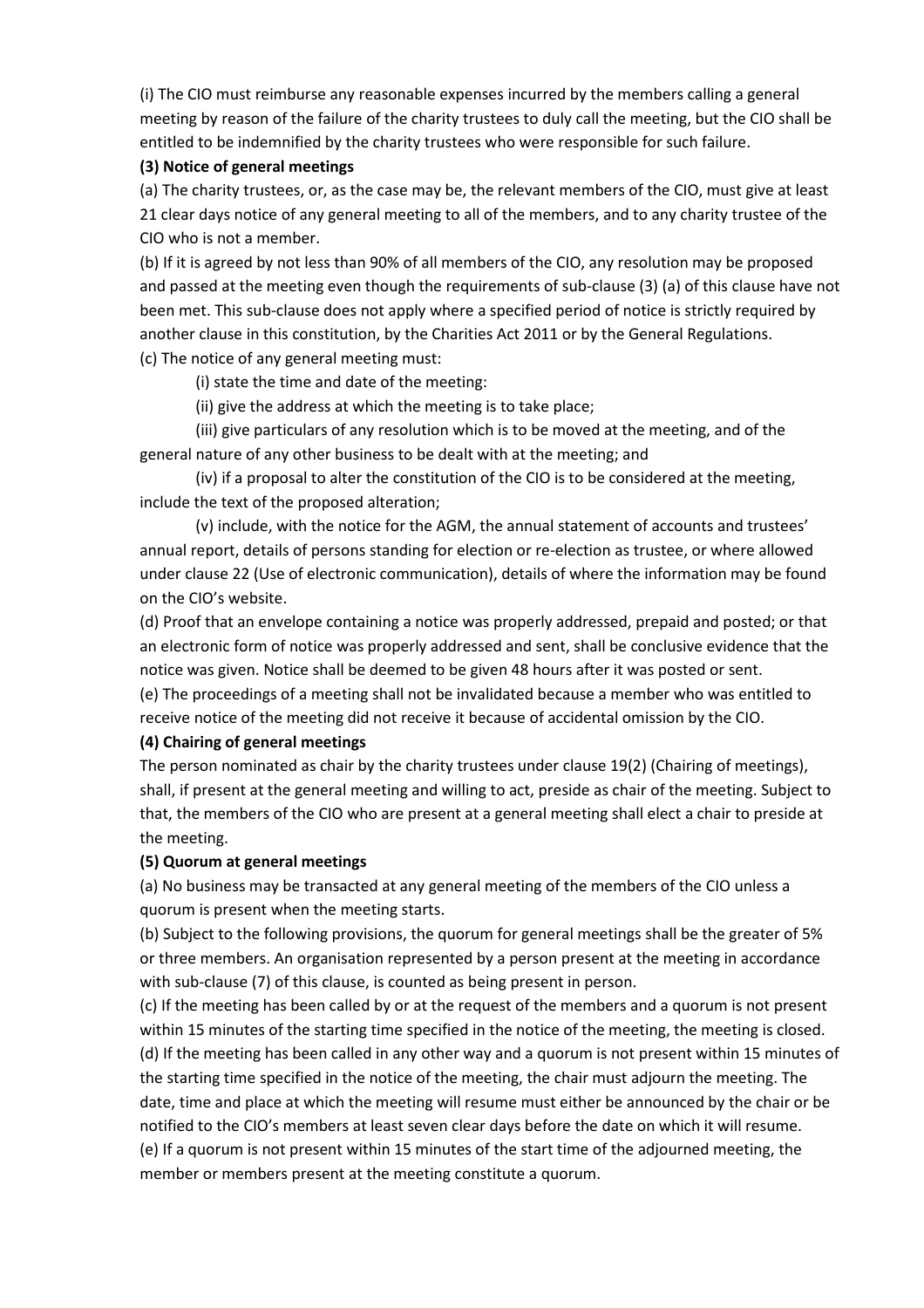(f) If at any time during the meeting a quorum ceases to be present, the meeting may discuss issues and make recommendations to the trustees but may not make any decisions. If decisions are required which must be made by a meeting of the members, the meeting must be adjourned.

### **(6) Voting at general meetings**

(a) Any decision other than one falling within clause 10(4) (Decisions that must be taken in a particular way) shall be taken by a simple majority of votes cast at the meeting (including proxy and postal votes). Every member has one vote unless otherwise provided in the rights of a particular class of membership under this constitution.

(b) A resolution put to the vote of a meeting shall be decided on a show of hands, unless (before or on the declaration of the result of the show of hands) a poll is duly demanded. A poll may be demanded by the chair or by at least 10% of the members present in person or by proxy at the meeting.

(c) A poll demanded on the election of a person to chair the meeting or on a question of adjournment must be taken immediately. A poll on any other matter shall be taken, and the result of the poll shall be announced, in such manner as the chair of the meeting shall decide, provided that the poll must be taken, and the result of the poll announced, within 30 days of the demand for the poll.

(d) A poll may be taken:

(i) at the meeting at which it was demanded; or

(ii) at some other time and place specified by the chair; or

(iii) through the use of postal or electronic communications.

 (e) In the event of an equality of votes, whether on a show of hands or on a poll, the chair of the meeting shall have a second, or casting vote.

(f) Any objection to the qualification of any voter must be raised at the meeting at which the vote is cast and the decision of the chair of the meeting shall be final.

# **(7) Representation of organisations and corporate members**

An organisation or a corporate body that is a member of the CIO may, in accordance with its usual decision-making process, authorise a person to act as its representative at any general meeting of the CIO.

The representative is entitled to exercise the same powers on behalf of the organisation or corporate body as the organisation or corporate body could exercise as an individual member of the CIO.

# **(8) Adjournment of meetings**

The chair may with the consent of a meeting at which a quorum is present (and shall if so directed by the meeting) adjourn the meeting to another time and/or place. No business may be transacted at an adjourned meeting except business which could properly have been transacted at the original meeting.

# **12. Charity trustees**

# **(1) Functions and duties of charity trustees**

The charity trustees shall manage the affairs of the CIO and may for that purpose exercise all the powers of the CIO. It is the duty of each charity trustee:

(a) to exercise his or her powers and to perform his or her functions as a trustee of the CIO in the way he or she decides in good faith would be most likely to further the purposes of the CIO; and

(b) to exercise, in the performance of those functions, such care and skill as is reasonable in the circumstances having regard in particular to: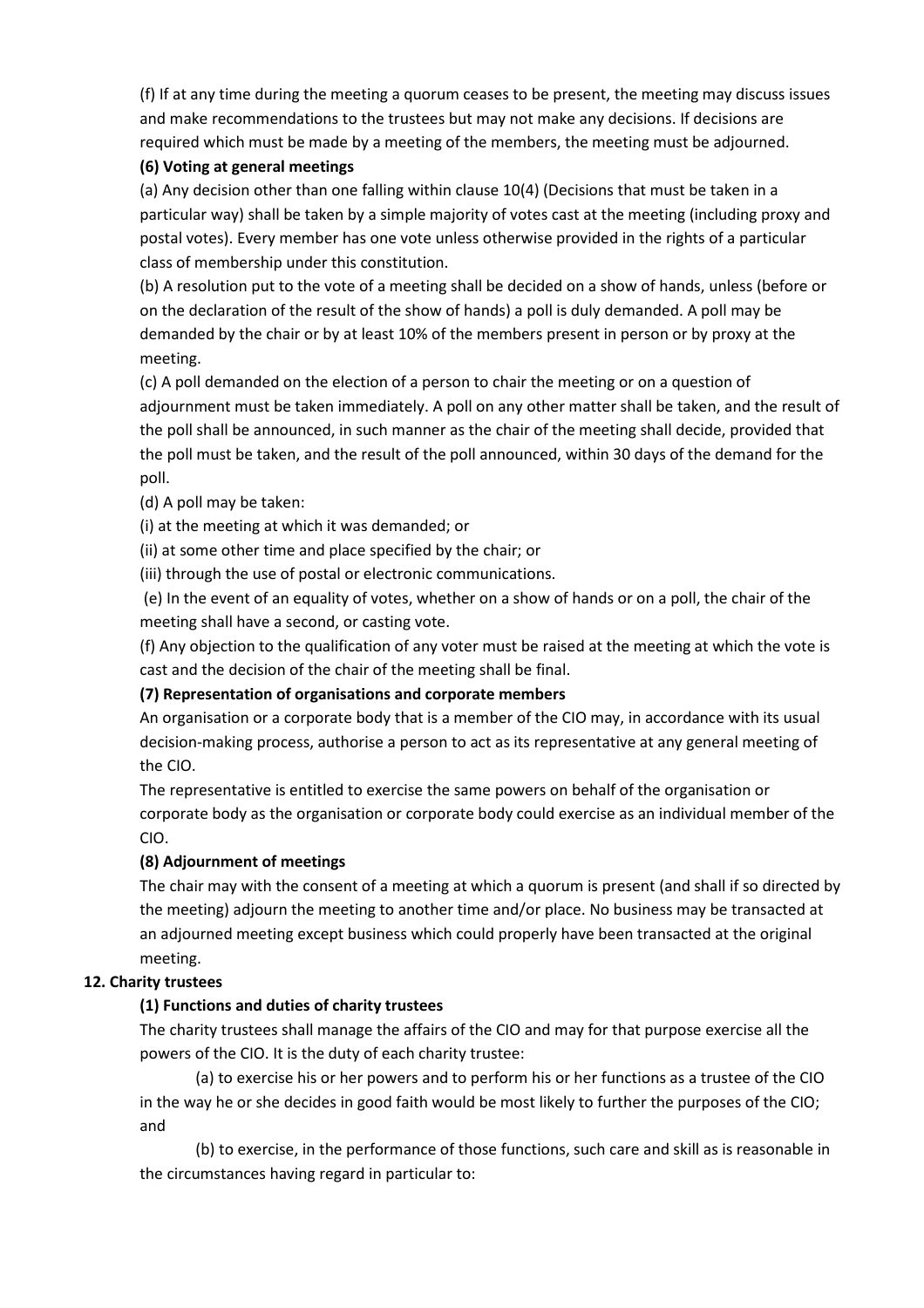(i) any special knowledge or experience that he or she has or holds himself or herself out as having; and

(ii) if he or she acts as a charity trustee of the CIO in the course of a business or profession, to any special knowledge or experience that it is reasonable to expect of a person acting in the course of that kind of business or profession.

### **(2) Eligibility for trusteeship**

- (a) Every charity trustee must be a natural person.
- (b) No one may be appointed as a charity trustee:
	- if he or she is under the age of 16 years; or
	- if he or she would automatically cease to hold office under the provisions of clause

 $15(1)(f)$ .

(c) No one is entitled to act as a charity trustee whether on appointment or on any re-appointment until he or she has expressly acknowledged, in whatever way the charity trustees decide, his or her acceptance of the office of charity trustee.

### **(3) Number of charity trustees**

- (a) There must be at least four charity trustees. If the number falls below this minimum, the remaining trustee or trustees may act only to call a meeting of the charity trustees, or appoint a new charity trustee.
- (b) There is no maximum number of charity trustees that may be appointed to the CIO.

### **(4) First charity trustees**

The first charity trustees of the CIO are –

Christopher Hobby Brian Giles Robert Braid Mark Clayson Barrington Jolly Lesley Prince Richard Wotton Joanna Close-Brooks

#### **13. Appointment of charity trustees**

 (1) At the first annual general meeting of the members of the CIO all the charity trustees shall retire from office;

(2) At every subsequent annual general meeting of the members of the CIO, one-third of the charity trustees shall retire from office. If the number of charity trustees is not three or a multiple of three, then the number nearest to one-third shall retire from office, but if there is only one charity trustee, he or she shall retire;

(3) The charity trustees to retire by rotation shall be those who have been longest in office since their last appointment or reappointment. If any trustees were last appointed or reappointed on the same day those to retire shall (unless they otherwise agree among themselves) be determined by lot;

(4) The vacancies so arising may be filled by the decision of the members at the annual general meeting; any vacancies not filled at the annual general meeting may be filled as provided in sub-clause (5) of this clause;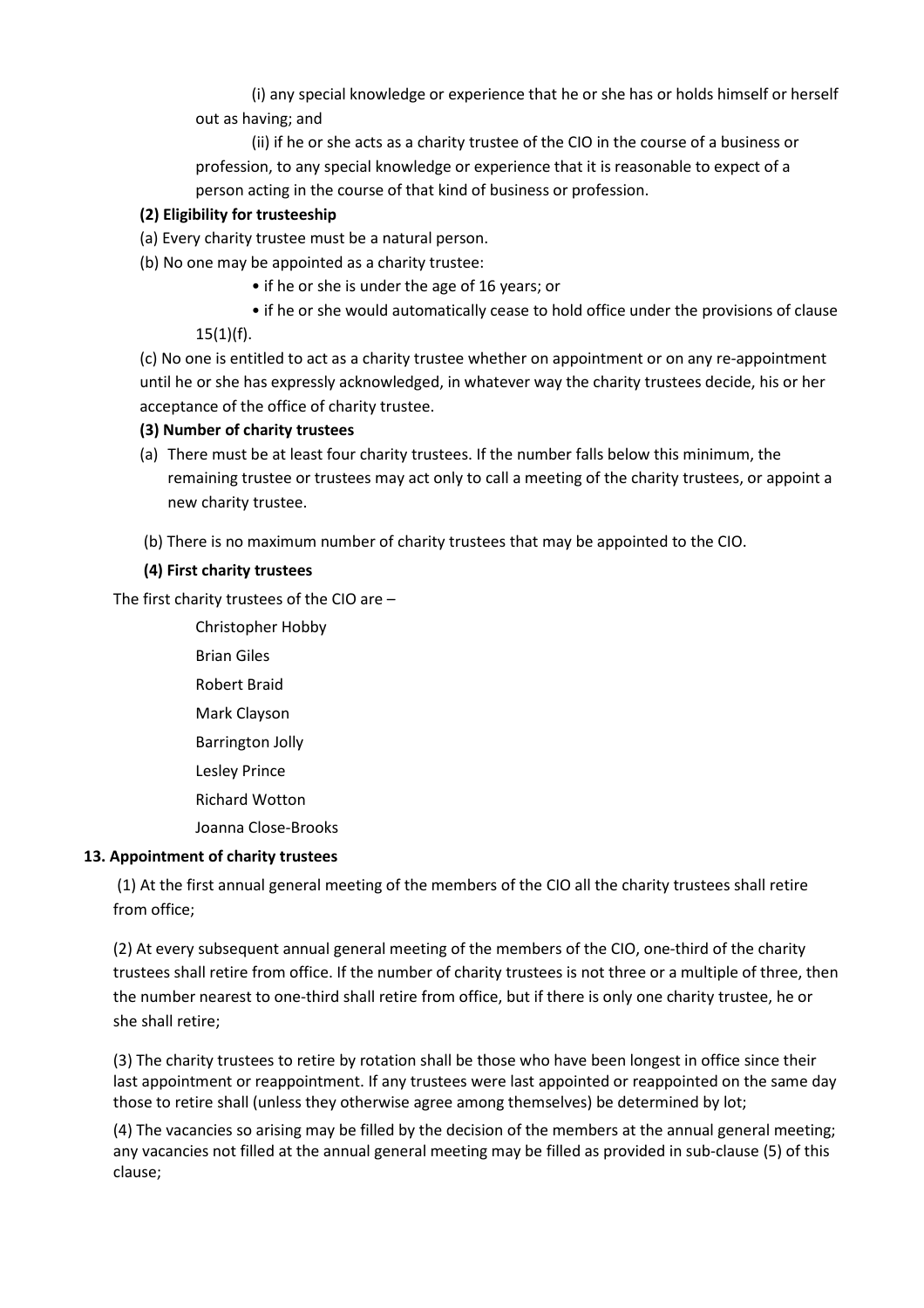(5) The members or the charity trustees may at any time decide to appoint a new charity trustee, whether in place of a charity trustee who has retired or been removed in accordance with clause 15 (Retirement and removal of charity trustees), or as an additional charity trustee, provided that the limit specified in clause 12(3) on the number of charity trustees would not as a result be exceeded; during the year, the Trustees may appoint up to 2 additional Trustees who will stand down at the next AGM.

(6) A person so appointed by the members of the CIO shall retire in accordance with the provisions of sub-clauses (2) and (3) of this clause. A person so appointed by the charity trustees shall retire at the conclusion of the next annual general meeting after the date of his or her appointment, and shall not be counted for the purpose of determining which of the charity trustees is to retire by rotation at that meeting.

### **14. Information for new charity trustees**

The charity trustees will make available to each new charity trustee, on or before his or her first appointment:

(a) a copy of this constitution and any amendments made to it; and

(b) a copy of the CIO's latest trustees' annual report and statement of accounts.

### **15. Retirement and removal of charity trustees**

(1) A charity trustee ceases to hold office if he or she:

(a) retires by notifying the CIO in writing (but only if enough charity trustees will remain in office when the notice of resignation takes effect to form a quorum for meetings);

(b) is absent without the permission of the charity trustees from all their meetings held within a period of six months and the trustees resolve that his or her office be vacated;

(c) dies;

(d) in the written opinion, given to the company, of a registered medical practitioner treating that person, has become physically or mentally incapable of acting as a director and may remain so for more than three months;

(f) is disqualified from acting as a charity trustee by virtue of section 178-180 of the Charities Act 2011 (or any statutory re-enactment or modification of that provision).

#### **16. Reappointment of charity trustees**

Any person who retires as a charity trustee by rotation or by giving notice to the CIO is eligible for reappointment

# **17. Taking of decisions by charity trustees**

Any decision may be taken either:

at a meeting of the charity trustees; or

by resolution in writing or electronic form agreed by a majority of all of the charity trustees, which may comprise either a single document or several documents containing the text of the resolution in like form to which the majority of all of the charity trustees has signified their agreement. Such a resolution shall be effective provided that a copy of the proposed resolution has been sent, at or as near as reasonably practicable to the same time, to all of the charity trustees; and the majority of all of the charity trustees has signified agreement to the resolution in a document or documents which has or have been authenticated by their signature, by a statement of their identity accompanying the document or documents, or in such other manner as the charity trustees have previously resolved, and delivered to the CIO at its principal office or such other place as the trustees may resolve within 28 days of the circulation date.

# **18. Delegation by charity trustees**

(1) The charity trustees may delegate any of their powers or functions to a committee or committees, and, if they do, they must determine the terms and conditions on which the delegation is made. The charity trustees may at any time alter those terms and conditions, or revoke the delegation.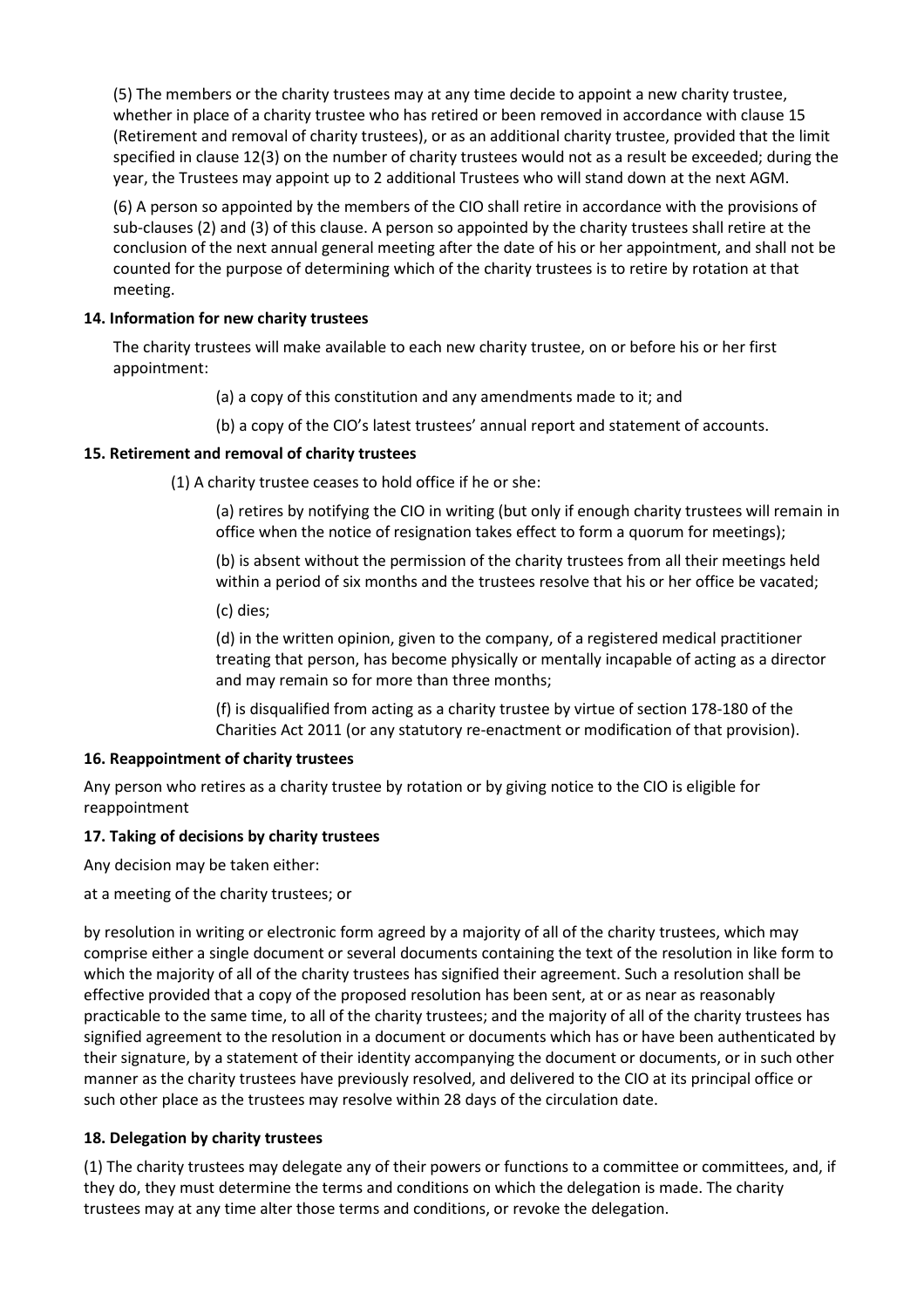(2) This power is in addition to the power of delegation in the General Regulations and any other power of delegation available to the charity trustees, but is subject to the following requirements

(a) a committee may consist of two or more persons, but at least one member of each committee must be a charity trustee;

(b) the acts and proceedings of any committee must be brought to the attention of the charity trustees as a whole as soon as is reasonably practicable; and

(c) the charity trustees shall from time to time review the arrangements which they have made for the delegation of their powers.

(3) The CIO's funds shall be lodged at a bank account agreed by the charity trustees. The charity trustees shall appoint the authorised signatories for the purpose of dealings with the bank.

# **19. Meetings and proceedings of charity trustees**

# **(1) Calling meetings**

(a) Any charity trustee may call a meeting of the charity trustees. Giving 21 days notice.

(b) Charity trustees must hold at least 3 meetings each year. The AGM will elect the chair, treasurer and secretary. Other officers will be elected by the charity trustees at the first meeting. Charity trustees may act by majority decision.

# **(2) Chairing of meetings**

The charity trustees may appoint one of their number to chair their meetings and may at any time revoke such appointment.

# **(3) Procedure at meetings**

(a) No decision shall be taken at a meeting unless a quorum is present at the time when the decision is taken. The quorum is four charity trustees, A charity trustee shall not be counted in the quorum present when any decision is made about a matter upon which he or she is not entitled to vote.

(b) Questions arising at a meeting shall be decided by a majority of those eligible to vote.

(c) In the case of an equality of votes, the chair shall have a second or casting vote.

# **20. Saving provisions**

(1) Subject to sub-clause (2) of this clause, all decisions of the charity trustees, or of a committee of charity trustees, shall be valid notwithstanding the participation in any vote of a charity trustee:

> who was disqualified from holding office; who had previously retired or who had been obliged by the constitution to vacate office; who was not entitled to vote on the matter, whether by reason of a conflict of interest or otherwise;

if, without the vote of that charity trustee and that charity trustee being counted in the quorum, the decision has been made by a majority of the charity trustees at a quorate meeting.

(2) Sub-clause (1) of this clause does not permit a charity trustee to keep any benefit that may be conferred upon him or her by a resolution of the charity trustees or of a committee of charity trustees if, but for clause (1), the resolution would have been void, or if the charity trustee has not complied with clause 7 (Conflicts of interest).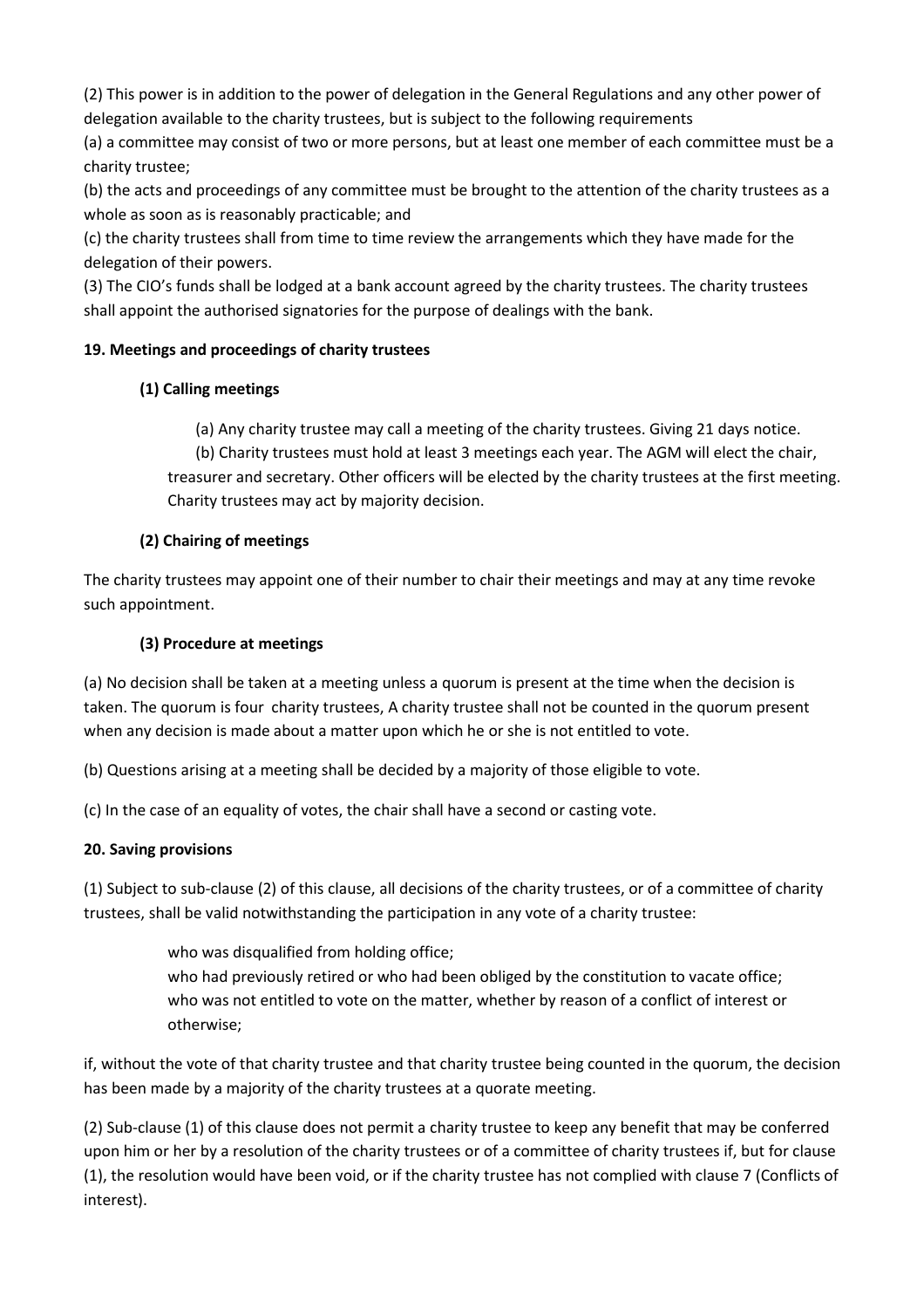### **21. Execution of documents**

(1) The CIO shall execute documents by signature

(2) A document is validly executed by signature if it is signed by at least two of the charity trustees.

### **22. Use of electronic communications**

### **(1) General**

The CIO will comply with the requirements of the Communications Provisions in the General Regulations and in particular:

(a) the requirement to provide within 21 days to any member on request a hard copy of any document or information sent to the member otherwise than in hard copy form;

(b) any requirements to provide information to the Commission in a particular form or manner.

### **23. Keeping of Registers**

The CIO must comply with its obligations under the General Regulations in relation to the keeping of, and provision of access to, registers of its members and charity trustees.

#### **24. Minutes**

The charity trustees must keep minutes of all:

- (1) appointments of officers made by the charity trustees;
- (2) proceedings at general meetings of the CIO;
- (3) meetings of the charity trustees and committees of charity trustees including: the names of the trustees present at the meeting; the decisions made at the meetings; and where appropriate the reasons for the decisions;
- (4) decisions made by the charity trustees otherwise than in meetings.

#### **25. Accounting records, accounts, annual reports and returns, register maintenance**

(1) The charity trustees must comply with the requirements of the Charities Act 2011 with regard to the keeping of accounting records, to the preparation and scrutiny of statements of accounts, and to the preparation of annual reports and returns. The statements of accounts, reports and returns must be sent to the Charity Commission, regardless of the income of the CIO, within 10 months of the financial year end.

(2) The charity trustees must comply with their obligation to inform the Commission within 28 days of any change in the particulars of the CIO entered on the Central Register of Charities.

#### **26. Rules**

The charity trustees may from time to time make such reasonable and proper rules or bye laws as they may deem necessary or expedient for the proper conduct and management of the CIO, but such rules or bye laws must not be inconsistent with any provision of this constitution. Copies of any such rules or bye laws currently in force must be made available to any member of the CIO on request.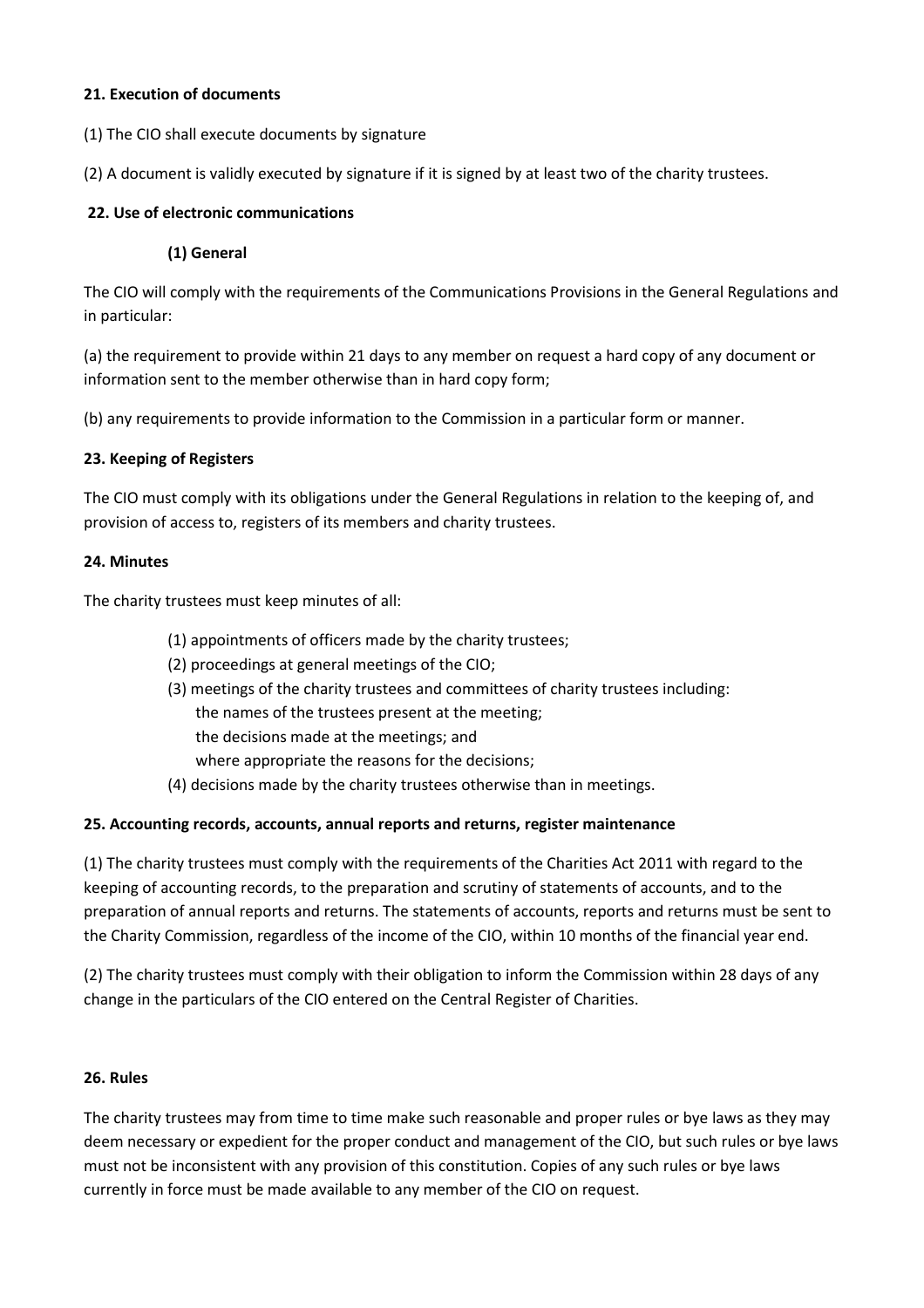### **27. Disputes**

If a dispute arises between members of the CIO about the validity or propriety of anything done by the members under this constitution, and the dispute cannot be resolved by agreement, the parties to the dispute must first try in good faith to settle the dispute by mediation before resorting to litigation.

#### **28. Amendment of constitution**

As provided by clauses 224-227 of the Charities Act 2011:

(1) This constitution can only be amended:

(a) by resolution agreed in writing by all members of the CIO; or (b) by a resolution passed by a 75% majority of votes cast at a general meeting of the members of the CIO.

(2) Any alteration of clause 3 (Objects), clause 29 (Voluntary winding up or dissolution), this clause, or of any provision where the alteration would provide authorisation for any benefit to be obtained by charity trustees or members of the CIO or persons connected with them, requires the prior written consent of the Charity Commission.

(3) No amendment that is inconsistent with the provisions of the Charities Act 2011 or the General Regulations shall be valid.

(4) A copy of any resolution altering the constitution, together with a copy of the CIO's constitution as amended, must be sent to the Commission within 15 days from the date on which the resolution is passed. The amendment does not take effect until it has been recorded in the Register of Charities.

#### **29. Voluntary winding up or dissolution**

(1) As provided by the Dissolution Regulations, the CIO may be dissolved by resolution of its members. Any decision by the members to wind up or dissolve the CIO can only be made:

> (a) at a general meeting of the members of the CIO called in accordance with clause 11 (Meetings of Members), of which not less than 21 days' notice has been given to those eligible to attend and vote:

(i) by a resolution passed by a 75% majority of those voting, or

(ii) by a resolution passed by decision taken without a vote and without any expression of dissent in response to the question put to the general meeting; or

(b) by a resolution agreed in writing by all members of the CIO.

(2) Subject to the payment of all the CIO's debts:

(a) Any resolution for the winding up of the CIO, or for the dissolution of the CIO without winding up, may contain a provision directing how any remaining assets of the CIO shall be applied.

(b) If the resolution does not contain such a provision, the CIOs collection of records will be offered to the St Barbe Museum or, in the event that they are unable to accept it, to the Hampshire Record Office.

(c) In either case the remaining assets must be applied for charitable purposes the same as or similar to those of the CIO.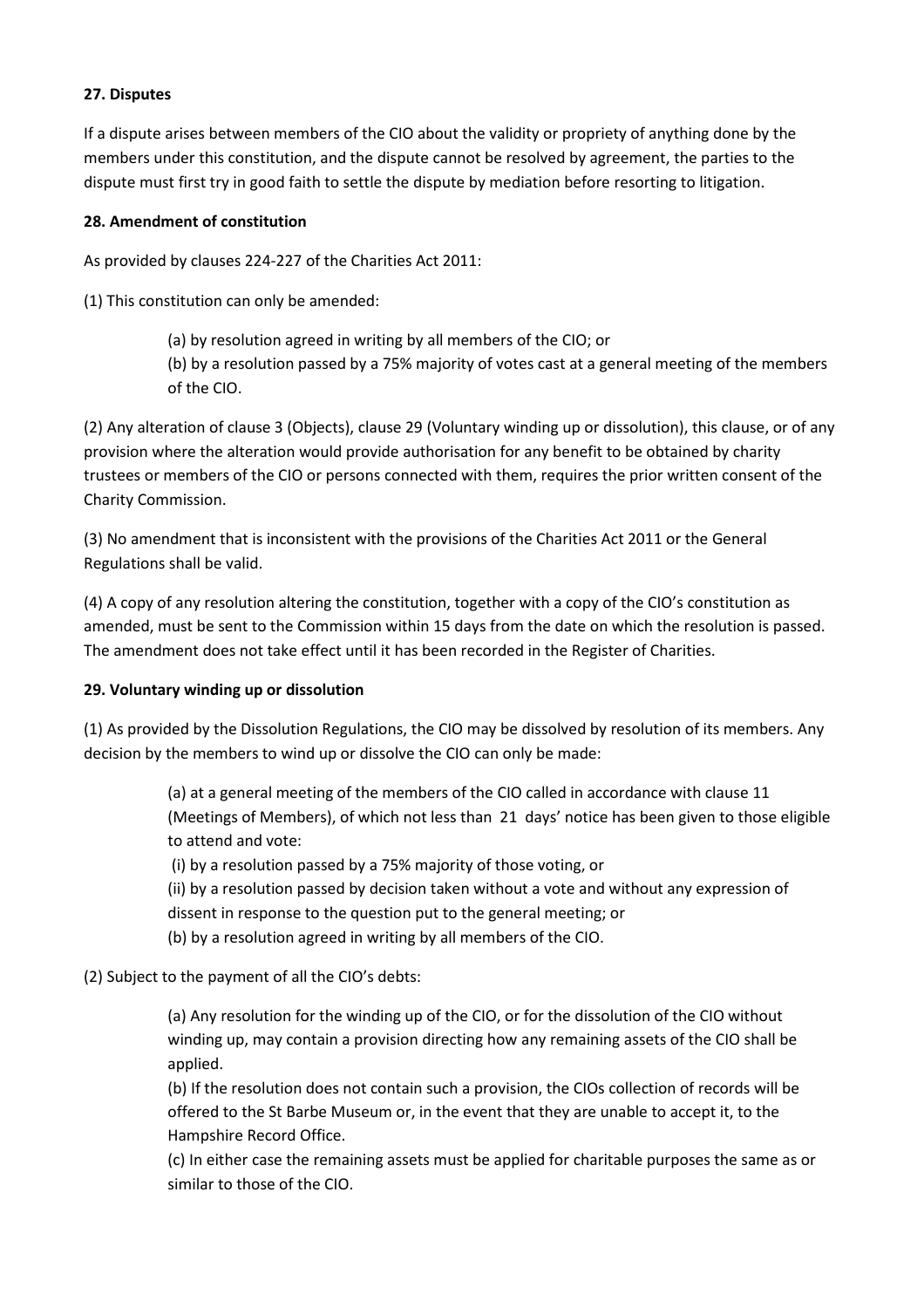(3) The CIO must observe the requirements of the Dissolution Regulations in applying to the Commission for the CIO to be removed from the Register of Charities, and in particular:

(a) the charity trustees must send with their application to the Commission:

(i) a copy of the resolution passed by the members of the CIO;

(ii) a declaration by the charity trustees that any debts and other liabilities of the CIO have been settled or otherwise provided for in full; and

(iii) a statement by the charity trustees setting out the way in which any property of the CIO has been or is to be applied prior to its dissolution in accordance with this constitution; (b) the charity trustees must ensure that a copy of the application is sent within seven days to every member and employee of the CIO, and to any charity trustee of the CIO who was not privy to the application.

(4) If the CIO is to be wound up or dissolved in any other circumstances, the provisions of the Dissolution Regulations must be followed.

# **30. Interpretation**

In this constitution:

"connected person" means:

(a) a child, parent, grandchild, grandparent, brother or sister of the charity trustee;

(b) the spouse or civil partner of the charity trustee or of any person falling within sub-clause (a) above;

(c) a person carrying on business in partnership with the charity trustee or with any person falling within sub-clause (a) or (b) above;

(d) an institution which is controlled –

(i) by the charity trustee or any connected person falling within sub-clause (a), (b), or (c) above; or

(ii) by two or more persons falling within sub-clause  $(d)(i)$ , when taken together

(e) a body corporate in which –

(i) the charity trustee or any connected person falling within sub-clauses (a) to (c) has a substantial interest; or

(ii) two or more persons falling within sub-clause (e)(i) who, when taken together, have a substantial interest.

Section 118 of the Charities Act 2011 apply for the purposes of interpreting the terms used in this constitution.

"General Regulations" means the Charitable Incorporated Organisations (General) Regulations 2012.

"Dissolution Regulations" means the Charitable Incorporated Organisations (Insolvency and Dissolution) Regulations 2012.

The "Communications Provisions" means the Communications Provisions in Part 10, Chapter 4 of the General Regulations.

"charity trustee" means a charity trustee of the CIO.

A "poll" means a counted vote or ballot, usually (but not necessarily) in writing.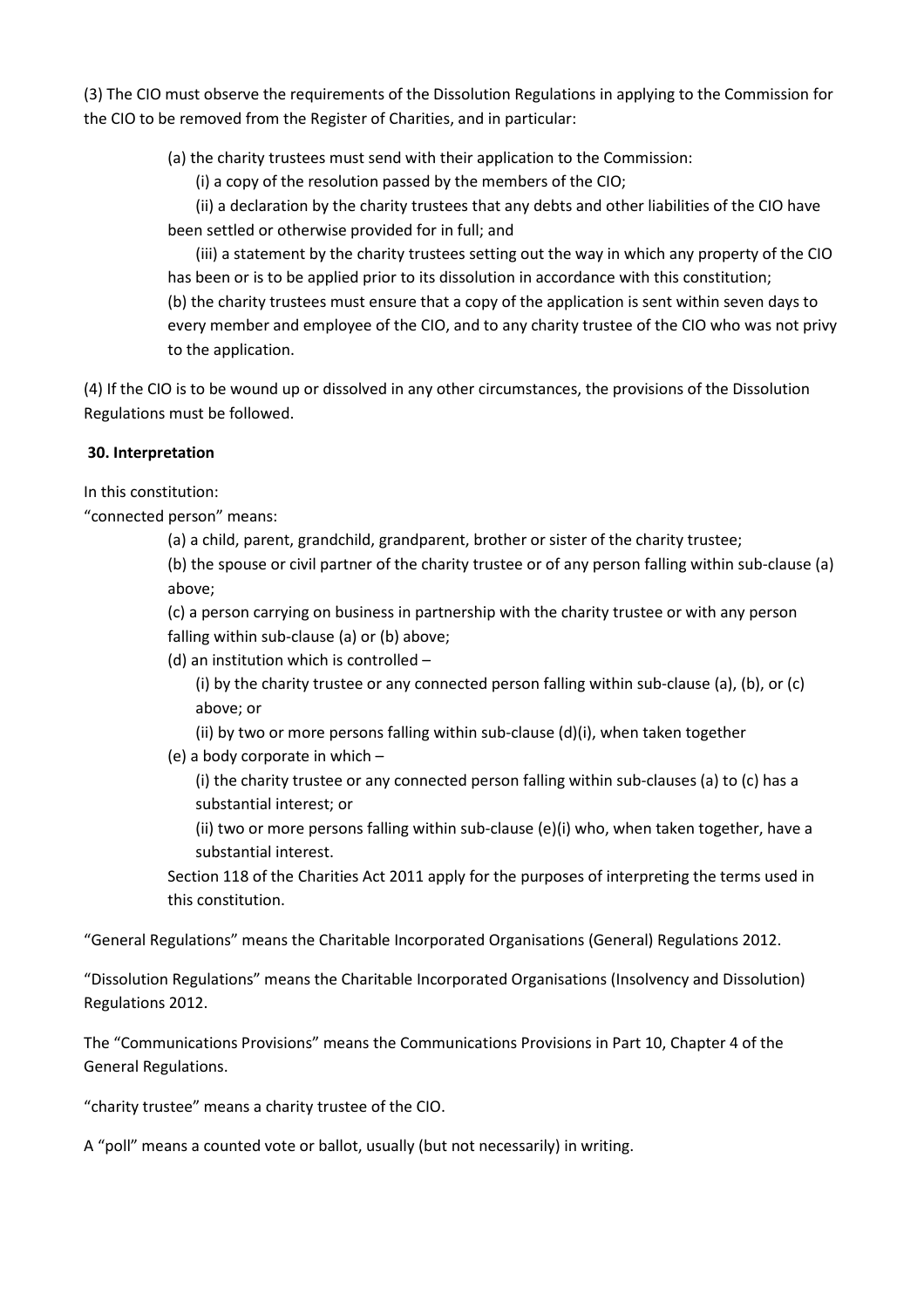# ANNEX 1. COLLECTIONS POLICY

This policy may be reviewed by the Trustees at their discretion.

The Society's objective is to research, record and preserve the history of Milford-on-Sea and its neighbourhood. This will include the Collection of records, written, illustrative and audio-visual such as documents, photographs, pictures (when suitable), books, maps, prints, posters, brochures, etc.

### 1. Ownership

MOSHRS is a Charitable Incorporated Organisation (CIO) and as such can own assets. The Collection is MOSHRS principal asset. The management of the Collection is the responsibility of the Trustees. Where records in the Collection have been loaned to MOSHRS the ownership must be clearly recorded together with the any conditions attached to the loan.

### 2. Copyright

Copyright in the records is attached to each record and is the right of the owner of the asset. Management of the copyright of the records is the responsibility of the Trustees or in the case of loaned records the management of the copyright may be undertaken by the Trustees for the owner at the owner's explicit request.

### 3. Licences

The default licence for all records managed by the Committee is Attribution-NonCommercial 2.0 UK: England and Wales. (CC BY-NC 2.0 UK). This license lets others share (copy and redistribute the material in any medium or format) and adapt (remix, transform and build upon the material) on the terms that they provide an attribution (give appropriate credit, provide a link to the licence and indicate if changes were made in any reasonable manner but not in a way that suggests the licensor endorses them or their use) and do not use the material for commercial purposes. In the case of loaned records the owner of those records will be invited to specify the nature of the license governing those records.

#### 4. Gifts and Bequests

The Society will not accept any item which it cannot adequately preserve and otherwise curate, or which has conservation or storage needs which it cannot meet. In such circumstances the Society will use its best endeavours to have the object offered to the collections of Hampshire Record Office or a relevant Museum.

It is recognised that the Society's area of interest falls within the remit of Hampshire Record Office, which provides some of the best facilities for the care and conservation of archives in the country. Close liaison will be maintained with the Record Office, and consideration will be given, in consultation with the owners, to placing any unique or fragile archive material offered to the Society in the Record Office for safe-keeping. Wherever practicable, the Society would expect to receive a good quality copy in return.

Only the Trustees have the authority to accept gifts and bequests.

#### 5. Purchases

The purchase of major acquisitions must have the prior approval of the Trustees, unless it falls within the archivist's discretionary limits as defined by the Trustees from time to time.